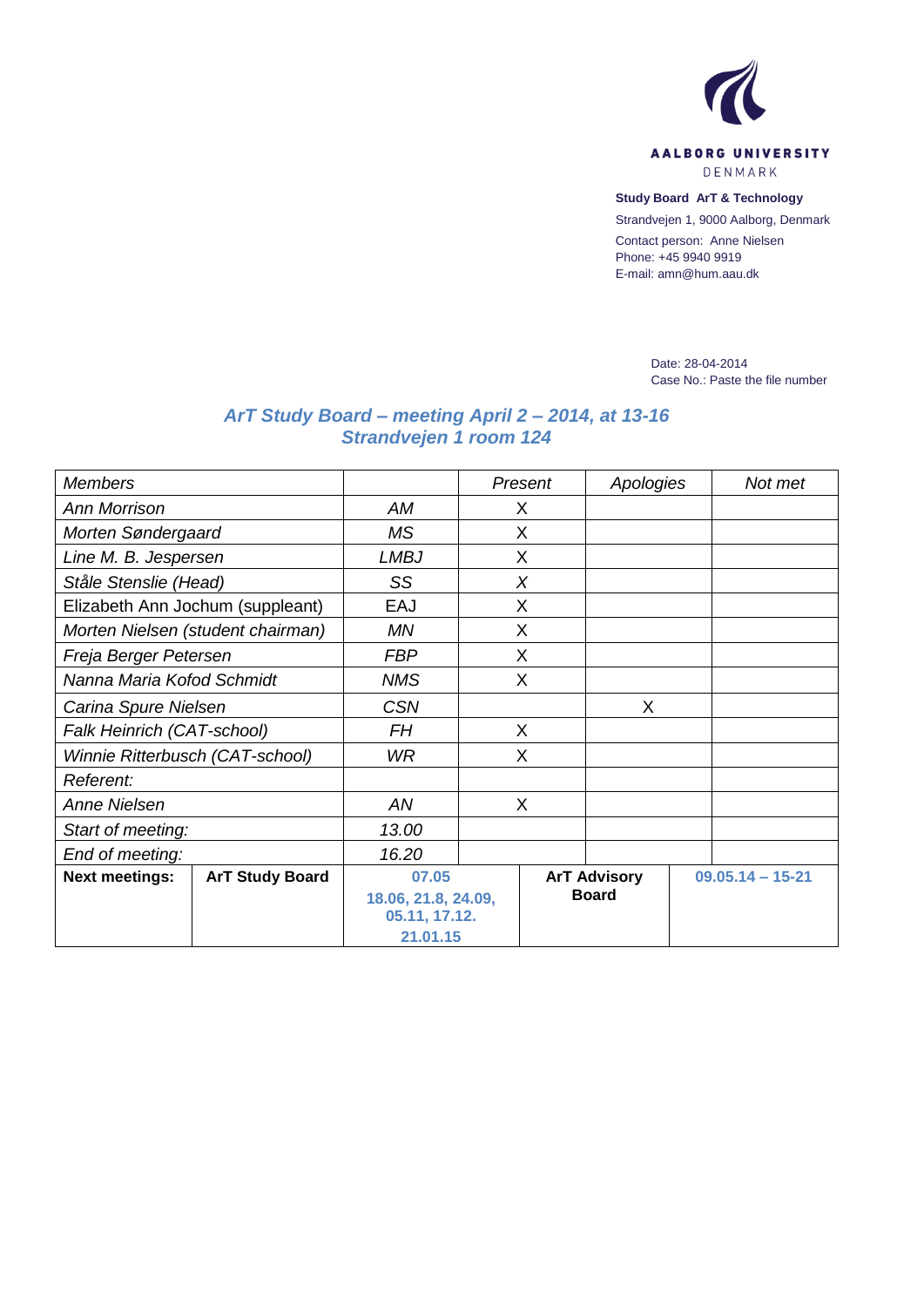

| $\overline{1}$ . | Approval of Agenda.                                                                                                                                                                                                                                  | SS         |  |  |
|------------------|------------------------------------------------------------------------------------------------------------------------------------------------------------------------------------------------------------------------------------------------------|------------|--|--|
|                  | Agenda was expanded with 4a and Equipment for ArT4 students. From ArT-Lab.                                                                                                                                                                           |            |  |  |
|                  | After this it was approved.                                                                                                                                                                                                                          |            |  |  |
| 2.               | Approval of Minutes - meeting February 12, 2014 and extra ordinary February 26, 2014.                                                                                                                                                                |            |  |  |
|                  | Meeting Feb. 12, 2014                                                                                                                                                                                                                                |            |  |  |
|                  | (FH) Item 3 - the Joint Master Degree is called Media Arts Cultures in cooperation with Danube<br>University in Krems, Lutz and Hong Kong.                                                                                                           |            |  |  |
|                  | After this it was approved.                                                                                                                                                                                                                          |            |  |  |
|                  | Meeting Feb. 26, 2014                                                                                                                                                                                                                                |            |  |  |
|                  | Item 2 – there will be no changes at this time for the programming courses.                                                                                                                                                                          |            |  |  |
|                  | After this it was approved.                                                                                                                                                                                                                          |            |  |  |
| 3.               | <b>Announcements:</b>                                                                                                                                                                                                                                |            |  |  |
|                  | News from Head of Study Board.                                                                                                                                                                                                                       | SS         |  |  |
|                  | Students from KOT2 applying.<br>$\bullet$                                                                                                                                                                                                            |            |  |  |
|                  | 45 1 <sup>st</sup> priority and 62 for $2^{nd}$ priority.                                                                                                                                                                                            |            |  |  |
|                  | Equipment for ArT4 students. From ArT-Lab<br>$\bullet$                                                                                                                                                                                               | <b>NMS</b> |  |  |
|                  | The board wants the equipment to be used as much as possible. It has been discussed at a<br>teachers meeting, but at the moment it is not possible to fulfill the demand in the semester<br>guide because the equipment is not made for outdoor use. |            |  |  |
|                  | To solve the problem within the short remaining time for ArT4, FH will bring it up to HUM-FAK<br>and Department of Communication to get a budget for buying equipment.                                                                               |            |  |  |
|                  | On long term SS and FH will have a meeting with Michael Collin (head of art-lab) to figure out<br>how ArT-lab will be after moving to Rendsburggade - and to discuss who is the owner of the<br>equipment - IKT or ArT.                              |            |  |  |
|                  | Payment for supervision – when students drop out                                                                                                                                                                                                     |            |  |  |
|                  | We will introduce a mid-term date of 01.04 and 01.11 where all students are signedin for exam.                                                                                                                                                       |            |  |  |
|                  | The dates will be dead-line for payment for supervisions.                                                                                                                                                                                            |            |  |  |
|                  | The fall semester 2013 is done and there cannot be any further hours for supervision.                                                                                                                                                                |            |  |  |
|                  | Staffing at ArT.<br>$\bullet$                                                                                                                                                                                                                        |            |  |  |
|                  | Because of cut-back in general - ArT is missing staff and it will be difficult to get staff for the Fall<br>2014.                                                                                                                                    |            |  |  |
|                  | How can we ensure an ArT specific staffing in future? It was suggested to create an ArT<br>knowledge group -                                                                                                                                         |            |  |  |
|                  | ACTION: SS will contact Mikael Vetner, Department of Communication and Psychology to en-<br>sure an ArT knowledge group. The knowledge group is responsible for delivering staff for the<br>education and budget for employees.                      |            |  |  |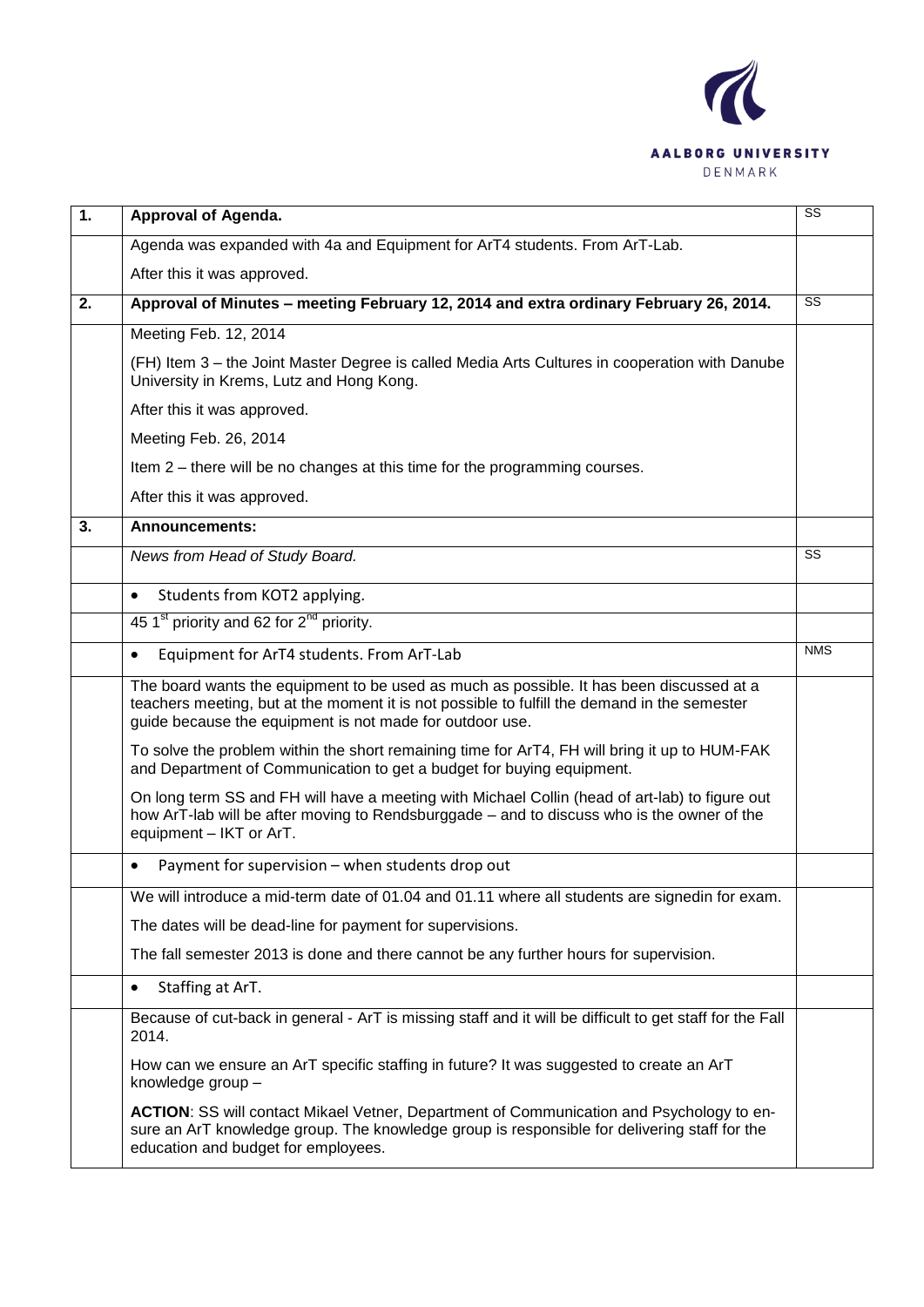

|      | Besides that MS suggests using our network without looking at the resources.                                                                                                                                                                                                                                                                                                                      |                |  |  |
|------|---------------------------------------------------------------------------------------------------------------------------------------------------------------------------------------------------------------------------------------------------------------------------------------------------------------------------------------------------------------------------------------------------|----------------|--|--|
|      | Relate is the ArT network and it has to meet again shortly.                                                                                                                                                                                                                                                                                                                                       |                |  |  |
|      | FH and SS will discuss this with Mikael Vetner.                                                                                                                                                                                                                                                                                                                                                   |                |  |  |
|      | <b>ACTION:</b> FH will call for a new meeting.                                                                                                                                                                                                                                                                                                                                                    |                |  |  |
|      | Relate News.                                                                                                                                                                                                                                                                                                                                                                                      | SS             |  |  |
|      | Obel lectures and events in Tegnesalen.                                                                                                                                                                                                                                                                                                                                                           |                |  |  |
|      | 3 <sup>rd</sup> of April 2014 at 19.00 Louis Philippe Demers                                                                                                                                                                                                                                                                                                                                      |                |  |  |
|      | 4rd of April 2014 at 12.00-15.00 Workshop and experiments with Louis Philippe Demers and<br>Henrik Schäarfe                                                                                                                                                                                                                                                                                       |                |  |  |
|      | 10 <sup>th</sup> of April 2014 at 18.00 Launch of the first ArT e-book with V2                                                                                                                                                                                                                                                                                                                    |                |  |  |
|      | 11 <sup>th</sup> of April 2014 at 16.15 Lecture by Avaka Okutsu and Martin Rørtoft Rasmussen                                                                                                                                                                                                                                                                                                      |                |  |  |
|      | 23 <sup>rd</sup> of April 2014 at 16.00-18.00 Lecture by Tacit Dimension                                                                                                                                                                                                                                                                                                                          |                |  |  |
|      | 23 <sup>rd</sup> to 25 <sup>th</sup> of Arpil 2014 Workshop with Tacit Dimension                                                                                                                                                                                                                                                                                                                  |                |  |  |
|      | News from CAT-School.                                                                                                                                                                                                                                                                                                                                                                             | FH.            |  |  |
|      | Erasmus exchange - University of Twente (BA Creative Technology).<br>$\bullet$                                                                                                                                                                                                                                                                                                                    | FH.            |  |  |
|      | FH and WBR have visited University of Twente in Holland in order to seek opportunities for<br>future cooperation and potential Erasmus + application for Knowledge alliance. They have a BA<br>I Creative Technology: http://www.utwente.nl/en/education/bachelor/programmes/creative-<br>corresponding with ArT and they suggest an Erasmus exchange at 5 <sup>th</sup> semester.<br>technology/ |                |  |  |
|      | <b>Street Science</b><br>$\bullet$                                                                                                                                                                                                                                                                                                                                                                | FH.            |  |  |
|      | Short introduction to Street Science - a project to create a walking tour in Aalborg City in coop-<br>eration between Aalborg Kommune, AAU and funding.<br>Could be a project for students at 5.th and 6.th semester.                                                                                                                                                                             |                |  |  |
|      | News from Students Representative.                                                                                                                                                                                                                                                                                                                                                                | <b>MN</b>      |  |  |
|      | No news.                                                                                                                                                                                                                                                                                                                                                                                          |                |  |  |
|      | News from Study Counselors.                                                                                                                                                                                                                                                                                                                                                                       | <b>MN/NMKS</b> |  |  |
|      | Open House at AAU - with lots of questions about the study and web-page. Discussions with<br>interested people.                                                                                                                                                                                                                                                                                   |                |  |  |
| 4.   | Strategy and action plan.                                                                                                                                                                                                                                                                                                                                                                         | MS/MN          |  |  |
|      | Competence profile - from the Art Advisory Board (from last meeting).<br>$\bullet$                                                                                                                                                                                                                                                                                                                |                |  |  |
|      | ACTION: SS, MS, AM, WBR and MN meet April 9 at 13.00 regarding the Competence profile.                                                                                                                                                                                                                                                                                                            |                |  |  |
| 4 a. | Semester evaluation fall 2013.                                                                                                                                                                                                                                                                                                                                                                    |                |  |  |
|      | ArT1 approved<br>ArT3 approved<br>ArT5 postponed for next meeting<br>There are handed in 3 minutes from each semester group meeting to the study administration<br>and for moodle.                                                                                                                                                                                                                |                |  |  |
|      | A summary of the minutes are handed-in to the board for comments and approval.                                                                                                                                                                                                                                                                                                                    |                |  |  |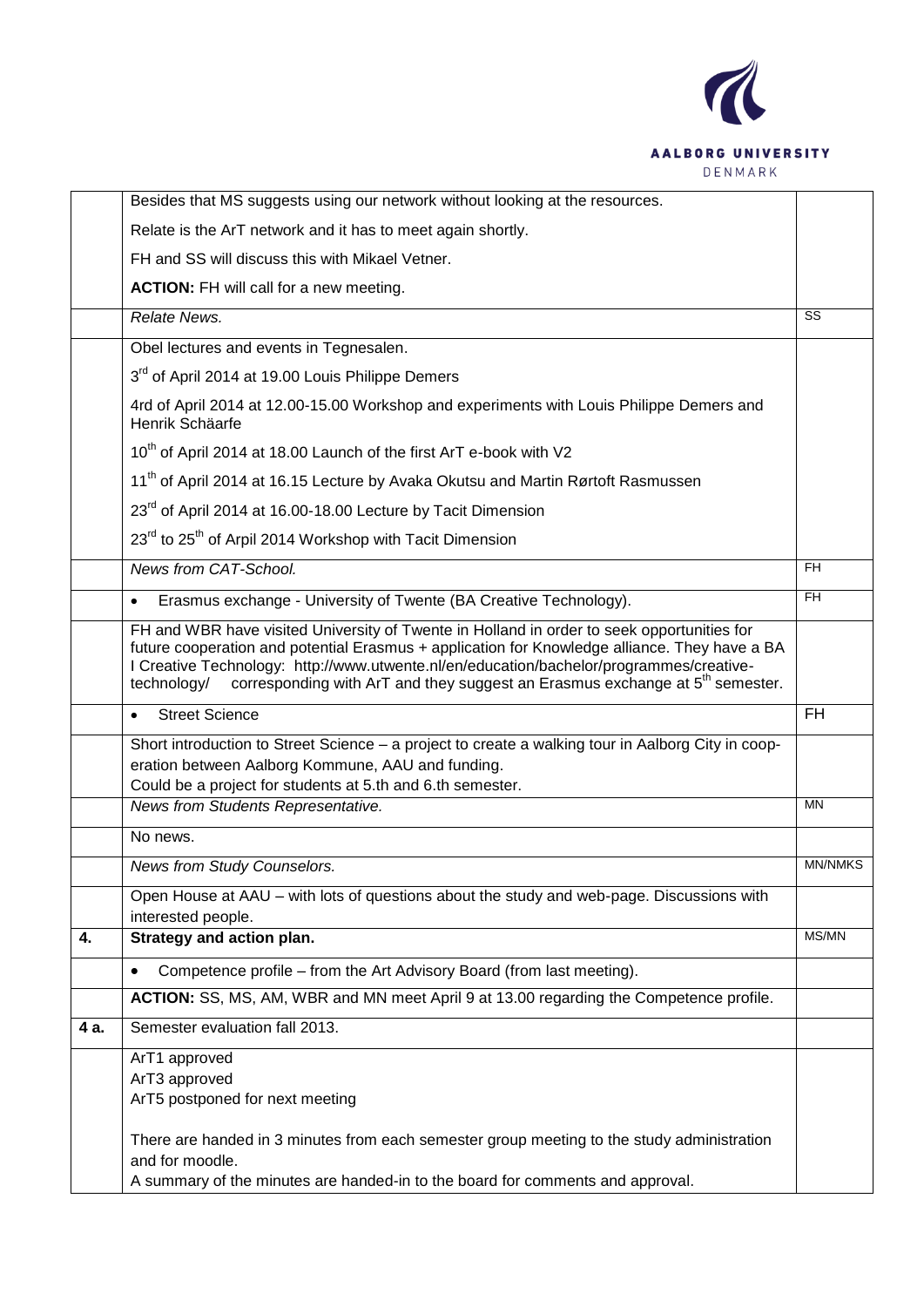

|     | The board urges that supervisors participate in the end-of-term exhibition. The next is May 14 <sup>th</sup><br>and $15^{th}$ .        |             |  |  |  |
|-----|----------------------------------------------------------------------------------------------------------------------------------------|-------------|--|--|--|
|     | Evaluation - teaching, semester and education. (AAU Procedure and Draft from WBR).                                                     |             |  |  |  |
|     | A fundamental way for our teaching - and it is necessary.                                                                              |             |  |  |  |
|     | WBR will integrate the surveyXact and incorporate the project evaluation with the semes-<br>terevaluation.                             |             |  |  |  |
| 5.  | ArT Board accepts that the last 1/2 hour in courses will be used for course evaluation.                                                | SS          |  |  |  |
|     | Fall 2014.                                                                                                                             |             |  |  |  |
|     | Semester coordinator autumn 2014.                                                                                                      |             |  |  |  |
|     | ArT1 BLM<br>ArT <sub>3</sub> LP<br>ArT5 SS                                                                                             |             |  |  |  |
|     | Approval of Semester Guides and discussion about theme.                                                                                |             |  |  |  |
|     | Will be discussed later.                                                                                                               |             |  |  |  |
|     | International Coordinator.<br>$\bullet$                                                                                                |             |  |  |  |
|     | SS                                                                                                                                     |             |  |  |  |
| 6.  | <b>Collaboration with External Partners.</b>                                                                                           | <b>LMBJ</b> |  |  |  |
|     | Postponed for next meeting.                                                                                                            |             |  |  |  |
| 7.  | Setting up of committees for major revision of the BA ArT study regulation.                                                            | SS          |  |  |  |
|     | Postponed for next meeting.                                                                                                            |             |  |  |  |
| 8.  | <b>New educations.</b>                                                                                                                 |             |  |  |  |
|     | E-music. With Music, ArT and DJM (Det Jyske Musikkonservatorie).                                                                       | FH.         |  |  |  |
|     | Postponed for next meeting.                                                                                                            |             |  |  |  |
|     | Erasmus+ Joint Master in Media Arts Cultures. City University of Hong Kong, Kina, Univer-                                              | <b>MS</b>   |  |  |  |
|     | sity of Lodz, Polen, Danube University in Krems, Austria and AAU.                                                                      |             |  |  |  |
|     | Postponed for next meeting.                                                                                                            |             |  |  |  |
| 9.  | <b>Elective for Applied Philosophy.</b>                                                                                                | <b>MN</b>   |  |  |  |
|     | Additional qualification package for the provision of courses for Applied Philosophy and<br>$\bullet$<br>students from other programs. |             |  |  |  |
|     | Approved - SS and AN will work out an elective curriculum.                                                                             |             |  |  |  |
| 10. | Academic writing.                                                                                                                      | <b>MS</b>   |  |  |  |
|     | Postponed for next meeting.                                                                                                            |             |  |  |  |